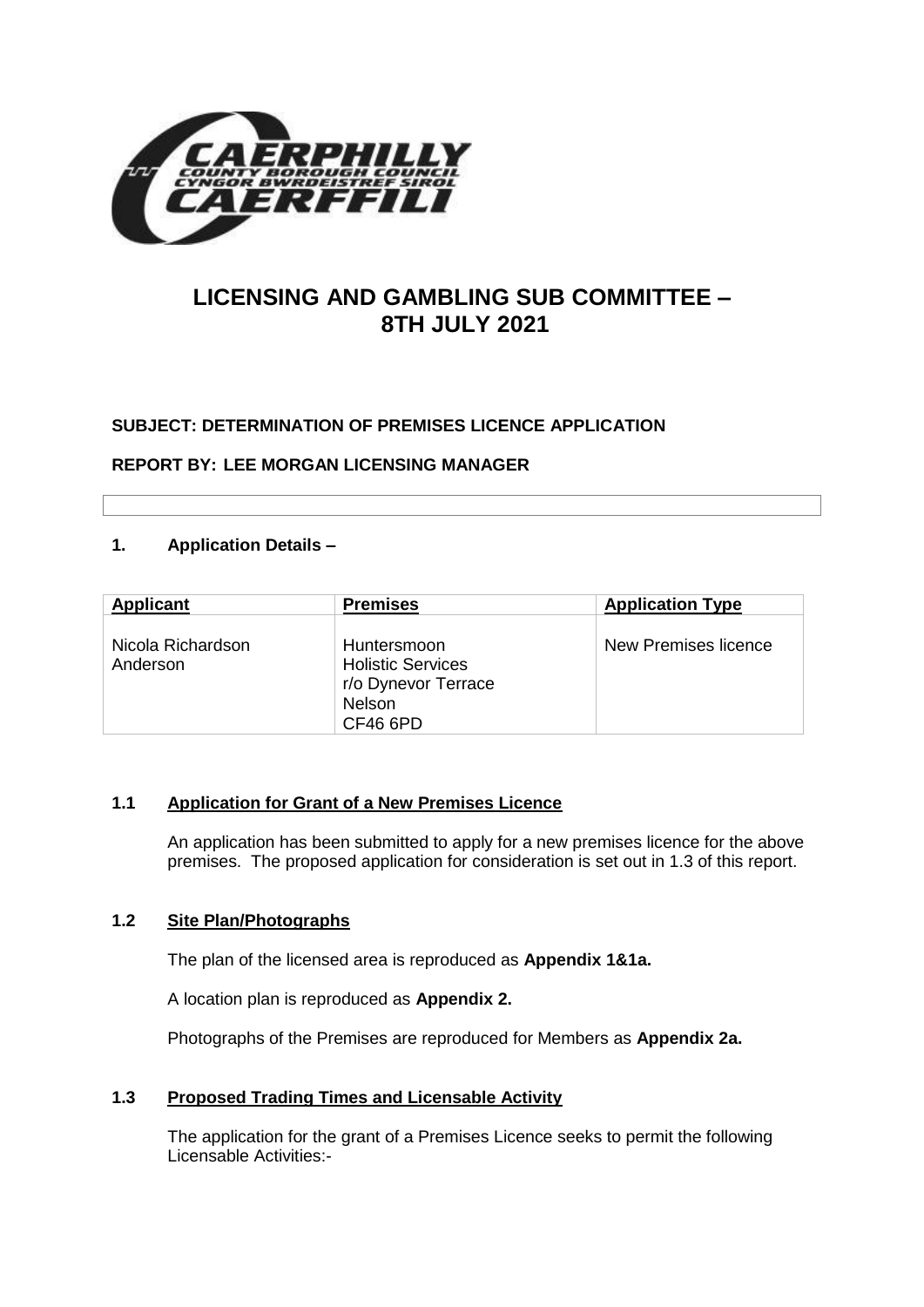- **Supply of Alcohol (on and off sales)**  Monday to Sunday, 08:00 to 23:00.
- **1.3.1** The following steps have been volunteered by the applicant as part of the Operating Schedule, to promote the Licensing Objectives, and are reproduced directly from the application:-
	- 1. No tolerance of anti social behaviour.
	- 2. Join Pub Watch scheme.
	- 3. Operate a Challenge 25 policy.
	- 4. Ask clients to leave quietly on time.
	- 5. Monitor level of alcohol units.
	- 6. If drunk and disorderly refuse serving.
	- 7. Correct training for staff.

# **1.4 RELEVANT CONSIDERATIONS**

Caerphilly County Borough Council Licensing Policy **Appendix 3**

National Guidance **Appendix 4**

# **1.5 RELEVANT REPRESENTATIONS RECEIVED DURING APPLICATION PROCESS**

# **1.5.1 Responsible Authorities:**

The following responsible authorities have indicated that they have no representations in respect of the proposed new premises licence:- Fire & Rescue Service, Planning, Environmental Health (Commercial Safety Officer) and Public Health Wales.

# **Trading Standards**

| Document                      | Date Received | Appendix Reference |
|-------------------------------|---------------|--------------------|
| <b>Initial Representation</b> | 05/05/2021    | <b>Appendix 5</b>  |

# **Children's Services**

| Document                      | Date Received | Appendix Reference |
|-------------------------------|---------------|--------------------|
| <b>Initial Representation</b> | 17/05/2021    | Appendix 6         |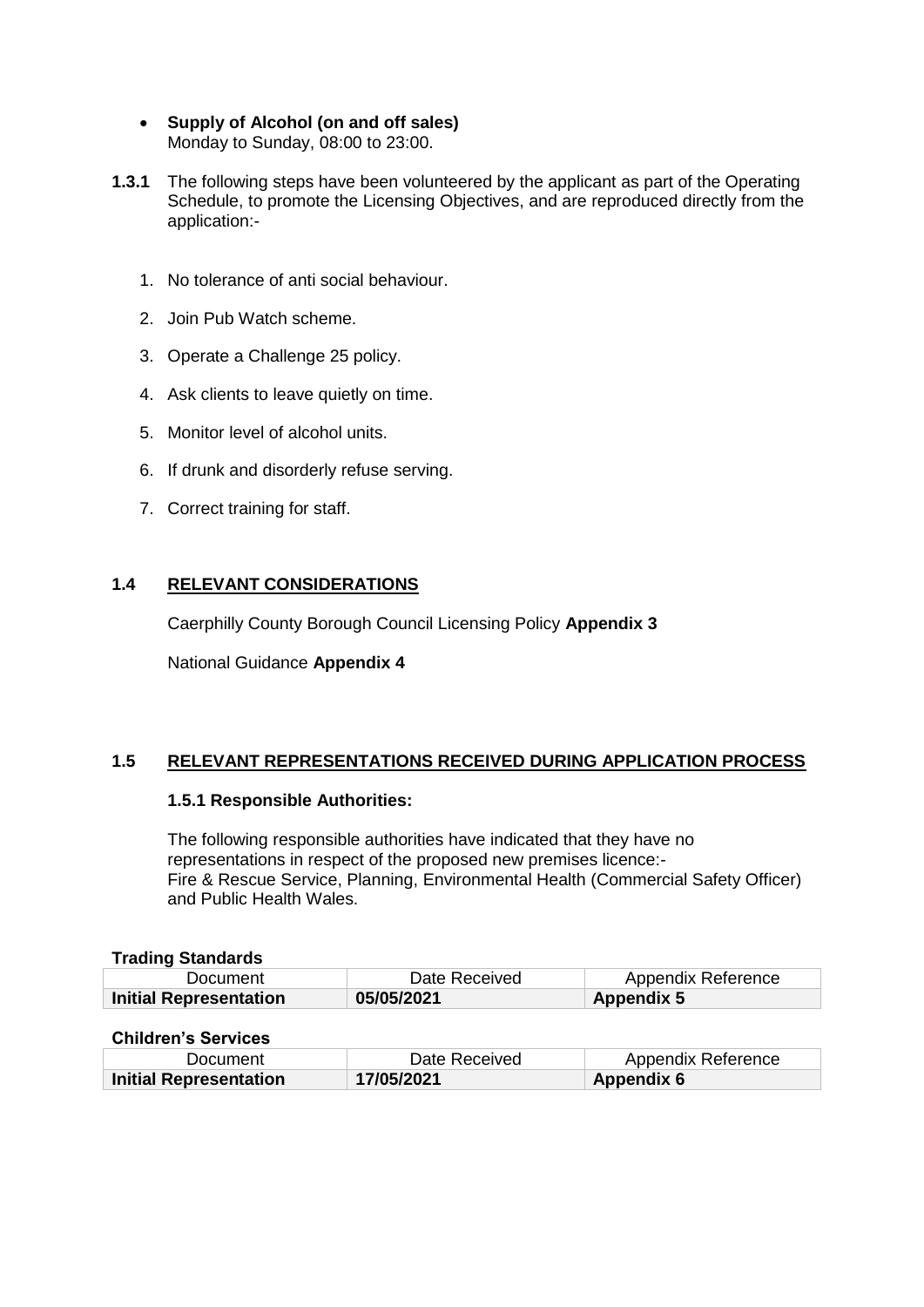#### **Environmental Health**

| Document                      | Date Received | Appendix Reference |
|-------------------------------|---------------|--------------------|
| <b>Initial Representation</b> | 01/06/2021    | <b>Appendix 7</b>  |

#### **Police**

| Document                      | Date Received | Appendix Reference |
|-------------------------------|---------------|--------------------|
| <b>Initial Representation</b> | 04/06/2021    | <b>Appendix 8</b>  |

#### **Licensing Authority in role as Responsible Authority**

| Document                      | Date Received | Appendix Reference |
|-------------------------------|---------------|--------------------|
| <b>Initial Representation</b> | 11/06/2021    | <b>Appendix 9</b>  |

#### **1.5.2 Other Persons:**

#### **Residents**

| <b>Document</b>                  | Date Received | Appendix Reference  |
|----------------------------------|---------------|---------------------|
| <b>Resident A Representation</b> | 08/06/2021    | Appendix 10a        |
| <b>Resident B Representation</b> | 08/06/2021    | <b>Appendix 10b</b> |
| <b>Resident C Representation</b> | 26/05/2021    | <b>Appendix 10c</b> |
| <b>Resident D Representation</b> | 28/05/2021    | <b>Appendix 10d</b> |
| <b>Resident E Representation</b> | 05/06/2021    | <b>Appendix 10e</b> |
| <b>Resident F Representation</b> | 08/06/2021    | <b>Appendix 10f</b> |
| <b>Resident G Representation</b> | 10/06/2021    | Appendix 10g        |

# **1.6 SUMMARY OF REPRESENTATIONS**

Trading Standards have proposed that staff/members who serve alcohol are trained in the prevention of underage sales and that training be updated when necessary and documentation of said training be available for inspection by an authorised Licensing Officer or constable. The Trading Standards Officer advocates that a 'Challenge 25' policy to be in place and that Staff be vigilant regarding proxy sales.

The Child Protection Officer, like Trading Standards have proposed conditions requiring staff/members who serve alcohol are trained in the prevention of underage sales and that training be updated when necessary and documentation of said training be available for inspection by an authorised Licensing Officer or constable. The Child Protection Officer advocates 'Challenge 25' policy to be in place and Staff to be vigilant regarding proxy sales.

Environmental Health (Pollution Team) have proposed that disposal of bottles and recyclable materials should only take place between 09.00 and 22.00 and no consumption of beverages in the outside areas after 22.00.

Gwent Heddlu Police have proposed a condition to prevent consumption of alcohol to outside the front of the main building. The Police advocate CCTV to be in use at the premises which covers the outside areas and specify coverage of the system in place and the ability of staff to download images at the request of any authorised officer of the Licensing Authority or a constable. Clear signage must be in place regarding CCTV.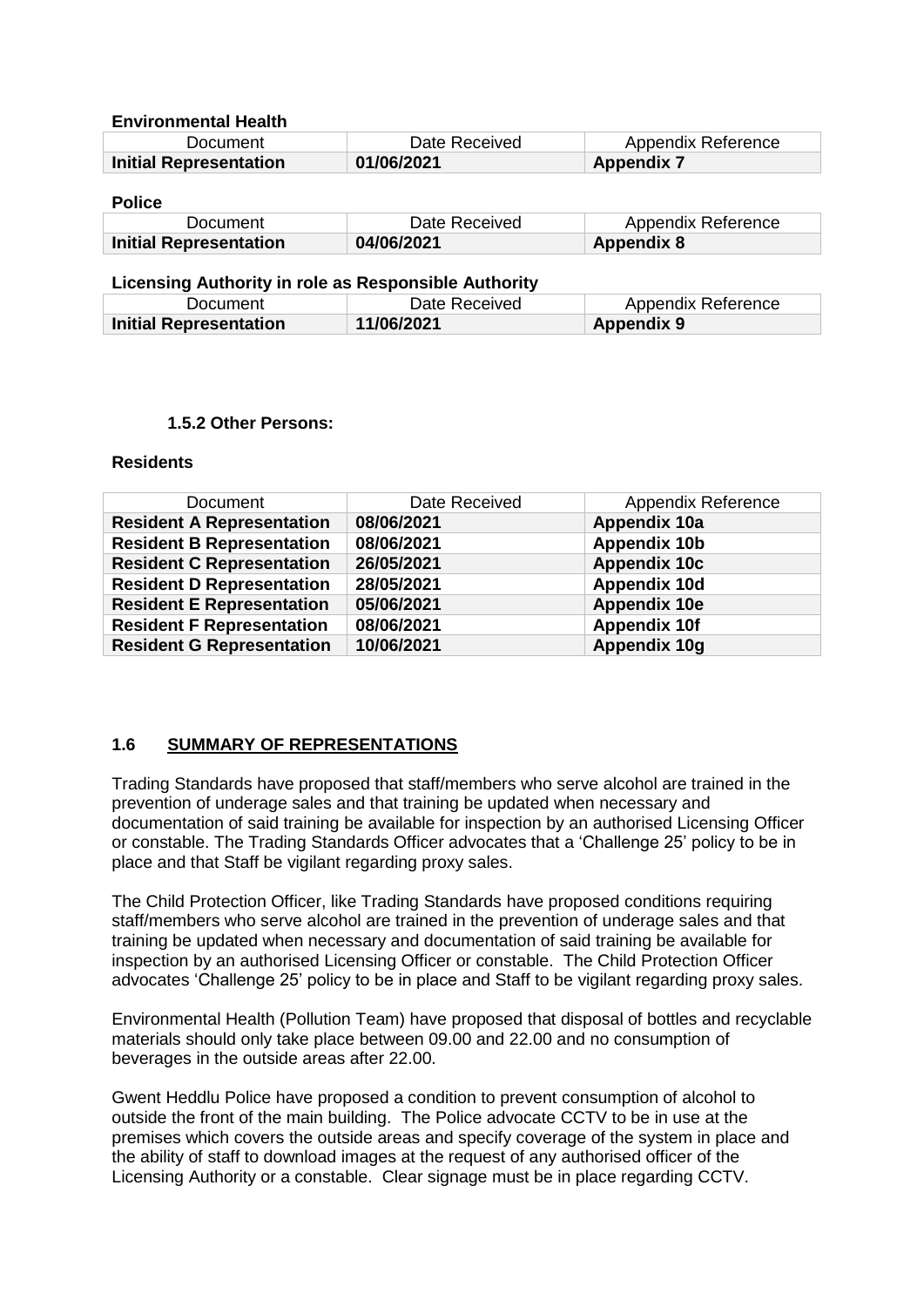The Police propose conditions to prevent Glass bottles to be taken from persons leaving the premises and no consumption of beverages in outside area after 22.00 with notices displayed to this effect, the exception being smokers using the outside area.

The Police advocate that the premises supervisor, manager or other competent person shall manage any the outdoor areas to ensure that customers do not behave in a noisy, rowdy, or offensive manner and a requirement for Notices displayed asking customers to leave premises quietly. Furthermore, the Police have advocated an Incident/refusals book to be kept with details of incidents recorded. The records shall be kept for a period of 12 months.

The Licensing Authority have proposed that the premises be cleared of customers within 30 minutes of the last supply of alcohol.

Resident A (and residents below) oppose the application and expresses a view that a licence for the sale of alcohol between the hours of 08.00 – 23.00, 7 days a week is a contradiction of what the surrounding area is for. Reference is made to the entrance to the property being shared with 2 residential properties and an all-day alcohol sales licence does not fit with a residential area.

Resident B expressed a concern that a new licensed premise may increase public nuisance for residents and a risk of public disorder from intoxicated members leaving the premises. Furthermore, access to a private driveway, an increase of footfall and traffic to a quiet area resulting in parking issues and an increase of refuse will increase in an increase of pests.

Resident C commented that the licensing objectives could not be promoted by granting a licence to this premise, in particular the prevention of crime and disorder. Concern is expressed about existing noise nuisance, littering and anti-social behaviour. Comment is made about the applicant's intention to sell alcohol 8.00 to 23.00, 7 days a week at the premises, which the resident alludes would be detrimental to its aims and objectives.

Resident D detailed concerns that if a licence is granted it will result in excessive noise and disturbance during the evening being detrimental to sleep and the Public right of way/lane being used as a toilet. Comment was expressed that Holistic Services (healing services) being in 'opposition' to the sale of alcohol.

Resident E feels that enabling this premise to sell alcohol would be detrimental to the licensing objectives, and would add additional crime and disorder, noise, littering and antisocial behaviour. The resident expresses concern in respect of opening hours and urges council to refuse licence.

Resident F commented upon the proximity of this premises to their property which could increase public nuisance and possibly put childrens' safety at risk as they play in the lane adjacent to the property.

Resident G raised a concern about public safety in relation to joint usage of the driveway leading to the premises and access to emergency vehicles.

# **1.7 APPLICANT RESPONSE**

| Document                      | Date Received | Appendix Reference |
|-------------------------------|---------------|--------------------|
| <b>Response to Resident c</b> | 28/05/2021    | Appendix 11a       |
| <b>Response to Resident d</b> | 03/06/2021    | Appendix 11b       |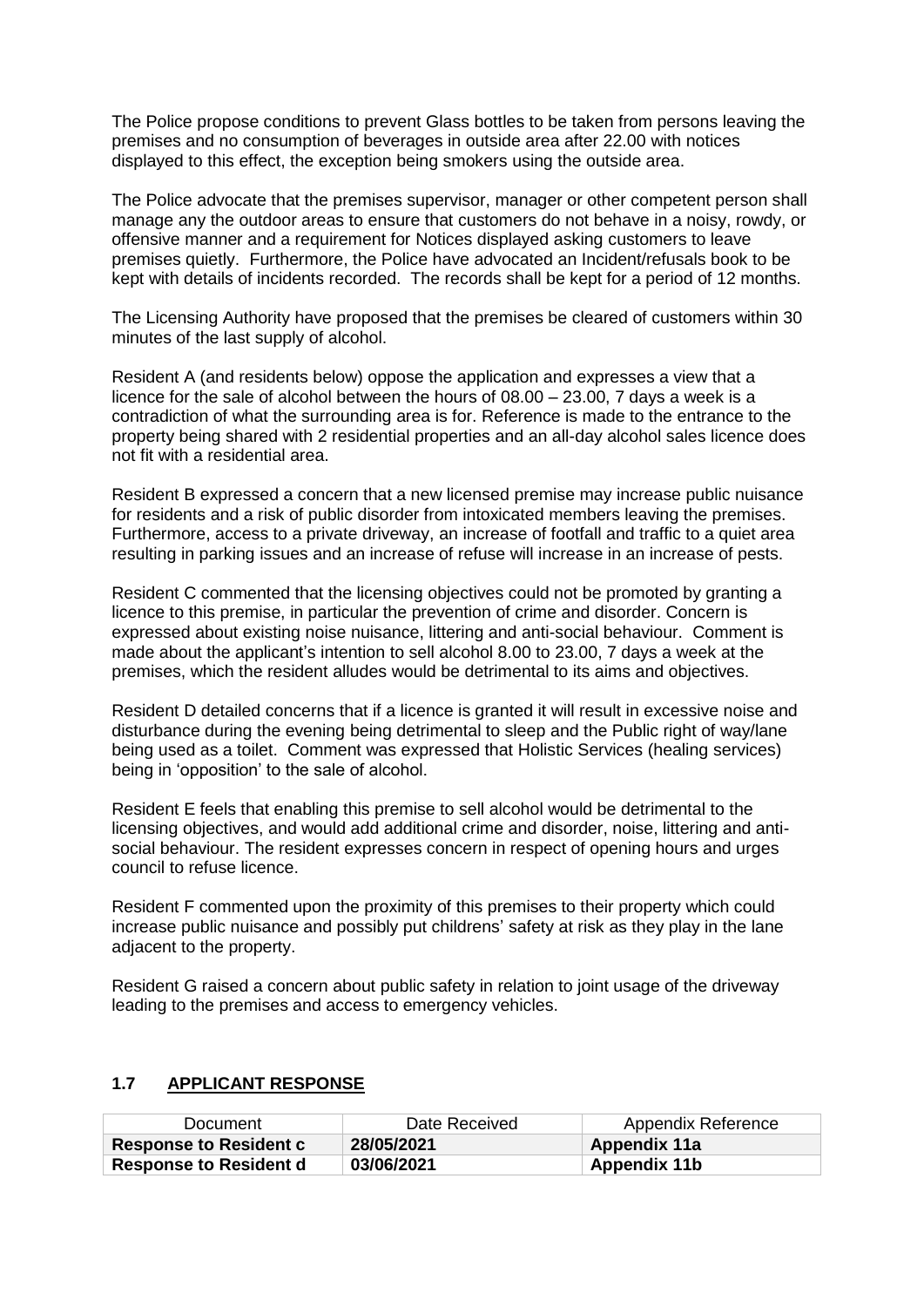| <b>Response to Resident b</b> | 17/06/2021 | <b>Appendix 11c</b> |
|-------------------------------|------------|---------------------|
| <b>Response to Resident e</b> | 17/06/2021 | Appendix 11d        |
| <b>Response to Resident a</b> | 29/06/2021 | <b>Appendix 11e</b> |
| <b>Response to Resident g</b> | 29/06/2021 | <b>Appendix 11f</b> |

The applicant has responded to a number of the resident representations. In responding to resident c, the applicant details the success with businesses setting up such as Yoga, Thai Spa, Education Spiritual events etc during the pandemic and details that they wish to offer Conference room Meetings, Local Farm Style Cafe Shop, Activities and events such as Psychic fares, Social groups Christmas parties and Fine Ale or wine with meal as opposed to being a walk in pub.

Responding to resident d the applicant comments that there are no intentions to revert the use of the premises back to a social club.

The applicant responded to Resident b's concerns on  $17<sup>th</sup>$  June 2021. In this response, the applicant detailed that she would adhere to all objectives put forward by the responsible authorities. The applicant detailed that the property has been upgraded to what was a very run down premises and believes that this has added value to other properties. The applicant comments on the location of the Wellness centre not being in a cul-de-sac and detailed that there was approximately 60 meters of land between the business and resident B's property.

The applicant indicated that Public disorder issues will be dealt with as per objectives put forward and in accordance with the law. The applicant acknowledged an increase in traffic but that guidance from highways/planning was being adhered to. The applicant indicated that no issues had been reported, the premises is located within its own boundaries. The applicant stated she had sought legal advice and detailed that she is the owner of the land and allows resident B the right of way access only, resident B has a responsibility to contribute to the maintenance of access allowed to them. The applicant states that a fire risk assessment/fire evacuation will be carried out by a competent person to conform to fire regulatory reform (fire safety) order 2005.

Responding to Resident e, the applicant indicated that the premises would not be a public house, the alcohol consumption will be an option for the Spa area as well as conference and retreat area along with cafe. The same comments are made to Resident a, together with an offer to visit the premises to view the same. The applicant indicates that there are no plans to return the premises to that resembling activities of former social club.

Responding to Resident g, reference is made to the site being a wellness centre and responds to concerns in relation to access to the site and rear lanes to neighbouring premises.

The Applicant has responded and agreed to the proposed conditions by the Police, Licensing Authority in role as a responsible authority, Environmental Health, Trading Standards and Child Protection Officer, as such these would form the basis of conditions, should a premises licence be granted.

# **1.8 LICENSING ASSESSMENT**

THE LICENSING ASSESSMENT IS A PROVISIONAL SUMMARY, BASED ON REPRESENTATIONS RECEIVED PRIOR TO THE HEARING. THE HEAD OF PUBLIC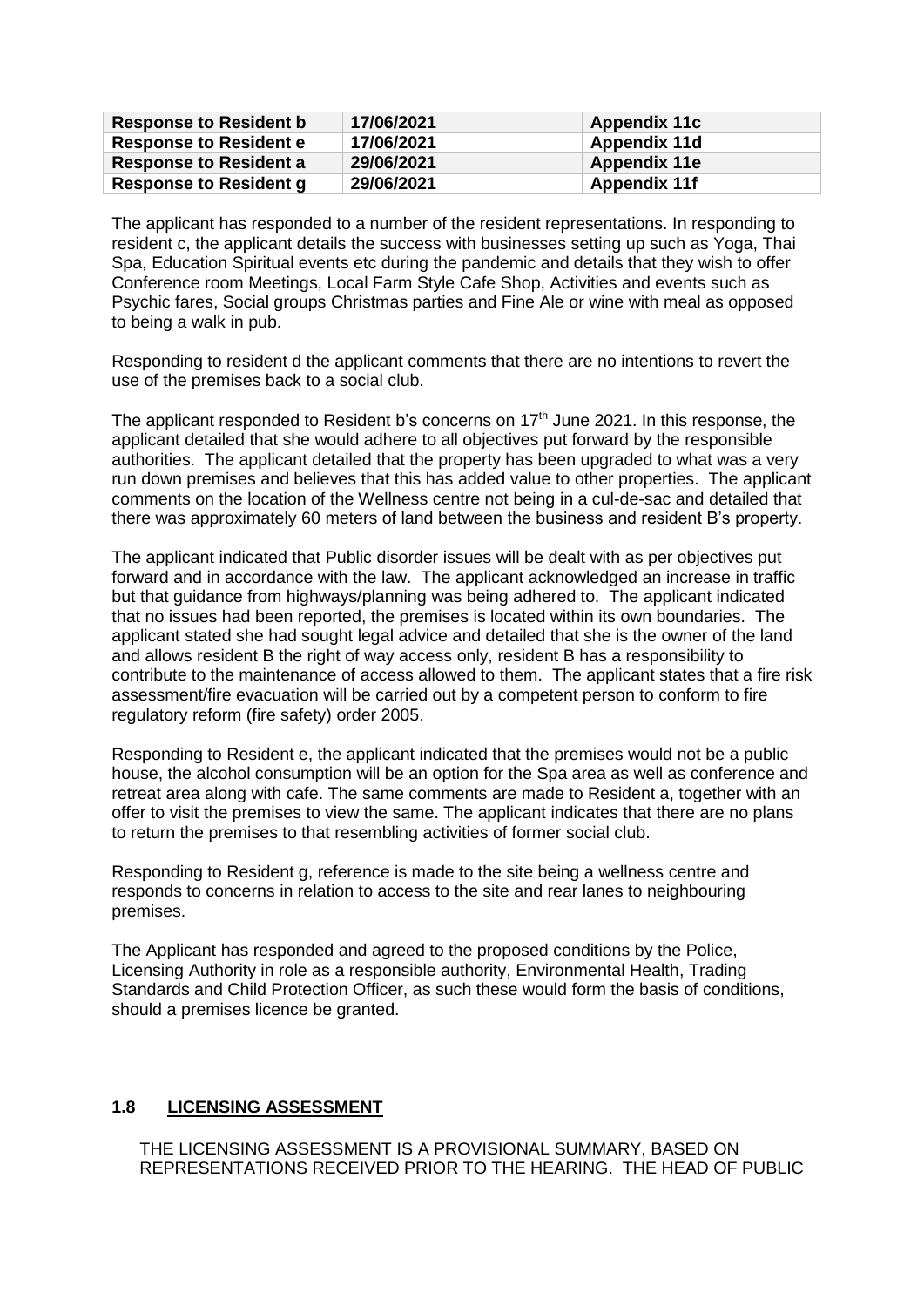PROTECTION, COMMUNITY AND LEISURE SERVICES RESERVES THE RIGHT TO AMEND OR VARY THE PROVISIONS CONTAINED IN THE SUMMARY AND RECOMMENDATION, SUBJECT TO ANY CHANGE IN THE MATERIAL FACTS THAT BECOME KNOWN AT THE HEARING. THE SUB-COMMITTEE IS OBLIGED TO DETERMINE THIS APPLICATION WITH A VIEW TO PROMOTING THE LICENSING OBJECTIVES WHICH ARE:

- The prevention of crime and disorder;
- Public safety:
- The prevention of public nuisance;
- The protection of children from harm

In making its decision, the Sub Committee is obliged to have regard to:-

- Licensing Act 2003
- Statutory Guidance issued under S182 of the Licensing Act
- The Council's own licensing policy, and
- All representations made and evidence presented

NOTE: THE SUB-COMMITTEE MAY NOT MODIFY THE CONDITIONS OR REJECT THE WHOLE OR PART OF THE APPLICATION MERELY BECAUSE IT CONSIDERS IT DESIRABLE TO DO SO. ANY SUCH ACTIONS MUST BE NECESSARY IN ORDER TO PROMOTE THE LICENSING OBJECTIVES.

Statutory Power - Licensing Act 2003. This is a Council function which is delegated to this committee to decide.

# **1.9 OBSERVATIONS**

This application relates to the granting of a new premises licence. No objections were received from any of the Responsible Authorities (RA's). It is noted that the Police, Licensing Authority in role as responsible authority, Environmental Health, (Pollution Team), Trading Standards and Child Protection Officer have all advocated conditions, which have been agreed by the applicant.

The Fire Authority offered no representation comments in relation to the application and therefore appear to be satisfied for the purpose of access to the premises. (Access to emergency vehicles being an issue raised by objectors)

The Responsible Authorities (RA's) therefore appear to be satisfied with the applicant's ability to promote the licensing objectives, having raised no concerns or confidence in management issues in respect of the applicant.

Paragraph 9.12 of the Section 182 Home Office National Guidance states - *Each responsible authority will be an expert in their respective field, and in some cases it is likely that a particular responsible authority will be the licensing authority's main source of advice in relation to a particular licensing objective. For example, the police have a key role in managing the night-time economy and should have good working relationships with those operating in their local area. The police should usually therefore be the licensing authority's main source of advice on matters relating to the promotion of the crime and disorder licensing objective. However, any responsible authority under the 2003 Act may make representations with regard to any of the licensing objectives if they have evidence to support such representations. Licensing authorities must therefore consider all relevant*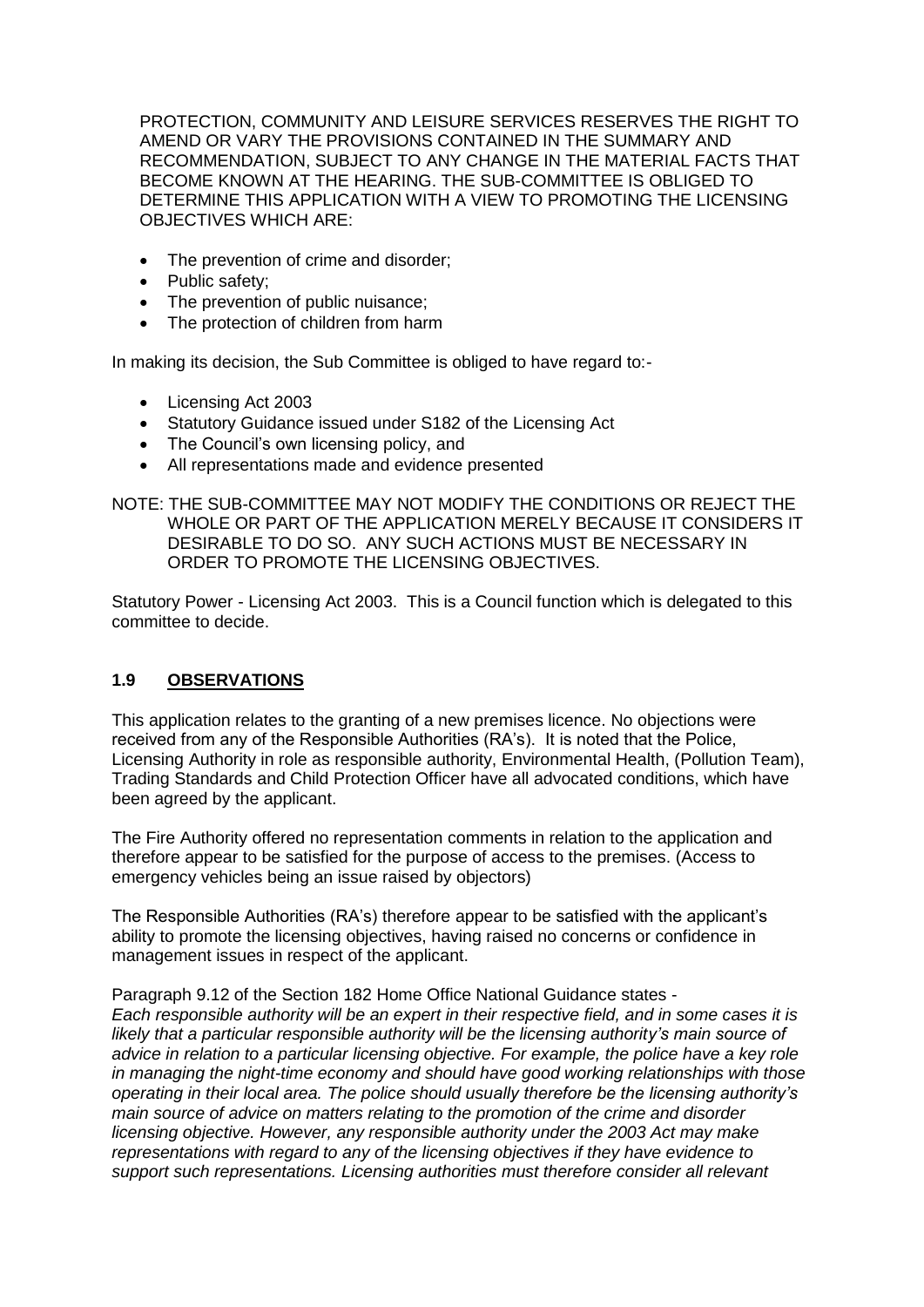*representations from responsible authorities carefully, even where the reason for a particular responsible authority's interest or expertise in the promotion of a particular objective may not be immediately apparent. However, it remains incumbent on all responsible authorities to ensure that their representations can withstand the scrutiny to which they would be subject at a hearing*.

Representations making objections to the granting of the premises licence have been received from 7 residents. National Guidance at paragraph 9.9 states *'It is recommended that, in borderline cases, the benefit of the doubt about any aspect of a representation should be given to the person making that representation. The subsequent hearing would then provide an opportunity for the person or body making the representation to amplify and clarify it.'* 

Paragraph 28.21 of the council's licensing policy details *'Relevant representations about applications can also be made by any other person, regardless of their geographical position in relation to the relevant premises. However the Licensing Authority will usually give greater weight to representations that are made by people who can demonstrate that they would be directly affected by the carrying on of licensable activities at the premises concerned.'*

However, Paragraph 14.5 of the council's licensing policy provides advice to Members when considering representations and states '*Unreasonable, frivolous and vexatious representations will be disregarded. Representations that have been made and considered elsewhere, for example as an objection to a planning application, may also be disregarded where consideration of such representations would be duplication.'*

Paragraph 16.2 of the council's licensing policy also states '*Therefore, any person is able to make representations in relation to certain types of applications as an "Other Person" However; all representations must relate to the licensing objectives and may not be frivolous or vexatious.'*

Whilst reference is made to the number of licensed premises already in the vicinity of the village, the Council does not currently have any cumulative impact areas and therefore the number of other licensed premises in the vicinity would not ordinarily be a consideration for Members of the Sub Committee. The same principle would apply in relation to the 'need' or otherwise for a new, licensed premises. Paragraph 6.1 of the council's licensing policy supports this and states *'The commercial demand for additional premises licences (as distinct from cumulative impact) will not be a matter for the Licensing Authority. These matters would be a specific consideration for the local Planning Authority taking into account the demands of the licensed trade and market demands.'*

Whilst crime and disorder concerns have been raised by residents, the Police have made no objection to the application and have instead sought, a number of conditions, that would be attached to a licence (if granted).

Concerns have been raised in respect of possible noise nuisance that could arise if a licence were to be granted, it is noted that the location of the premises lies within a mix of existing commercial and residential premises accessed by a main road. The Environmental Health Officer has made no objection and has sought only conditions having considered the application. It is noted that the Police have advocated the restriction on use of the outside area for the consumption of alcohol after 22.00hrs which has been accepted by the applicant.

Whilst it is understood that residents will be concerned by the potential for increased traffic and the lack of parking it will not be a consideration for Members of the Sub-Committee, as they are not considerations under the Licensing Act 2003.